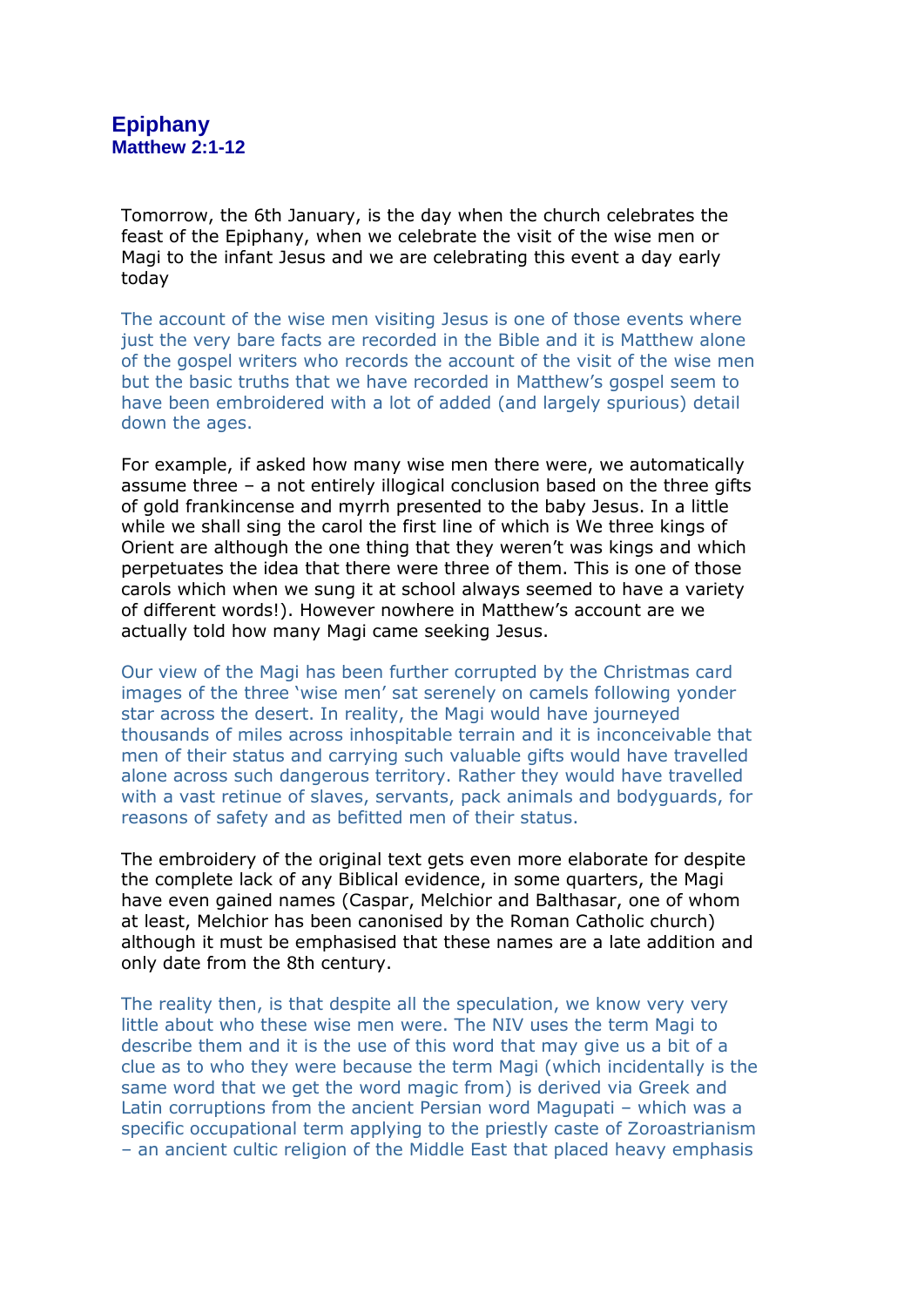on astrology and it is clear from Matthew's account that the Magi were drawn to Jesus by the star that they had seen in the heavens.

Finally, just to add to our list of unknowns surrounding this account, whilst these events are set in an historical context (Matthew tells us that Herod was king of Israel and we know that he died in 4 BC), we don't know quite how old Jesus was when the Magi visited.

Christmas cards – which, as we have already seen are far from a trusty guide to theological truth, have the Magi worshipping the infant Jesus along with the shepherds as Jesus lay in the manger but the reality is that Jesus was quite possibly somewhat older when the Magi visited.

Matthew gives us a bit of a clue in his gospel. If we read on a couple of verses to v16, we read how Herod, realising that the Magi have outwitted him and failed to return and report the location of Jesus to him so that he could ostensibly go and worship him (although in reality his motives were far more sinister), orders the slaughter of all Hebrew boys under the age of two in the hopes of wiping out this potential threat to his position and rule. Thus we know that Jesus would have been somewhere between birth and two when the Magi visited.

But having looked at some of the many embellishments and uncertainties that surround this passage, let's discover what we can learn from what we read there and what this passage has to teach us today.

Matthew's account falls into three distinct sections – the journey of the Magi, their meeting with Herod, and their worship of Jesus.

Matthew tells us in v1 that the magi came from the east and journeyed first to Jerusalem where they seek after the one who has been born king of the Jews. Despite the Roman occupation, Jerusalem remained the religious centre of Judaism, being the home of the Temple which had been rebuilt and enlarged by king Herod.

The Magi had come to seek the one who was born to be king of the Jews having been drawn by his star that they had seen in the east and tradition has it that the Magi hailed from Parthia which was located in the northeast of modern day Iran and the south west of Turkmenistan (although verse 2 is ambiguous for if they were in Parthia in modern day Iran, they would surely have seen the star in the western sky rather than the east although this verse could be interpreted that they had seen the star while THEY were in the east)

This star was clearly something quite remarkable. Many astronomers have tried to come up with possible conjunctions of planets that could correspond to the appearance of such a remarkable star with the favoured explanation being a conjunction of Jupiter, Saturn and Mars which occurred in 6 BC or a conjunction of Jupiter Saturn and Venus which occurred in 7 BC but although broadly consistent with the time of Herod's death, we cannot be certain and surely the creator of the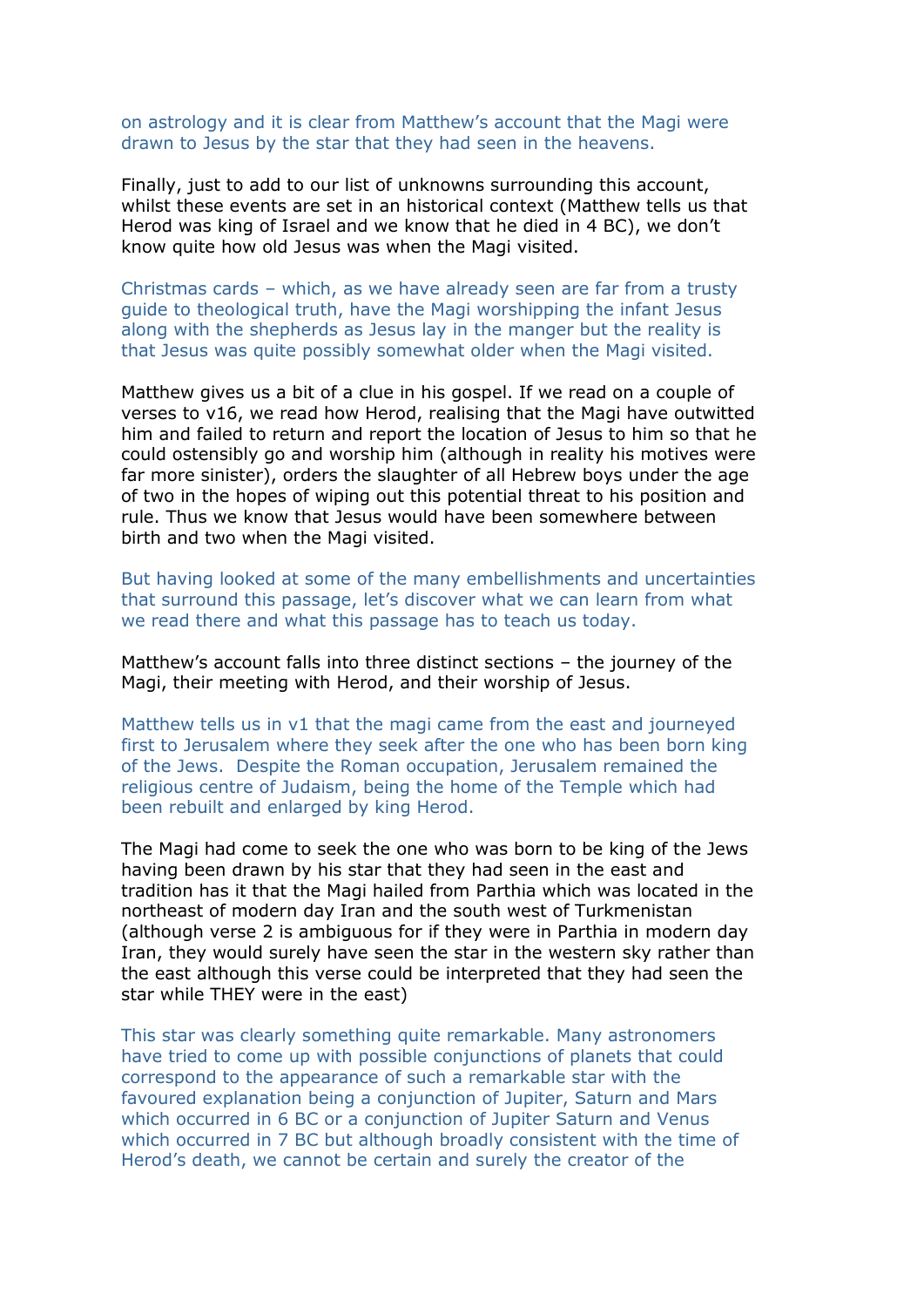universe is more than capable of creating a star to herald the birth on earth of his own son.

What is even less clear is how the Magi came to realise the significance of the star, how they knew that the star signified the birth of the one born to be king of the Jews. There is just one comparatively obscure reference in the Old Testament to a star in connection with the coming Messiah and it is this verse that is usually understood as the basis for the Magi's journey. The verse is found in Numbers 24:17 where Balaam proclaims "A star will come out of Jacob; a sceptre will rise out of Israel"

It is this reference that has caused some to think that the wise men were perhaps exiles from Jerusalem who had never returned from Babylon when the exile came to an end. Although seemingly plausible, it is considered unlikely given that they seek the one who was to be born king of the Jews, a title that a Jew would not use of the coming Messiah – rather they would have referred to the Messiah or the king of Israel.

Perhaps more likely is that the Magi may have had access to ancient Jewish documents brought to Babylon at the time of the exile when Jerusalem was ransacked and that having seen the star, they studied these and other documents in order to discover the significance of the star.

Regardless though of how they came to know of the star's significance, the sight of it was clearly SO remarkable that they had been prepared to set out, not really knowing quite where they were heading for, or what they would find when they got wherever it was that the star was leading them, to follow the star.

Here is faith and confidence dare I say it, almost on a par with that of Abraham who obeyed God's call and left his homeland for the Promised Land. Although clearly not as dramatic for they may had a pretty good idea that their journey would end in Palestine for we know from v2 that they were seeking the one who was born to be king of the Jews, never the less, these Magi were prepared to set out to follow the star and to travel a thousand or more miles across dangerous and inhospitable terrain, inhabited by hungry and ferocious wild animals including lions as well as bandits or as the local press in Pakistan when I was out there liked to refer to them – dacoits.

## The star leads them initially to Jerusalem and they start asking around trying to find the one who has been born king of the Jews.

News of this gets back to Herod who is deeply perturbed for he was not a Jew himself, was hated by many Jews and was deemed by many to be a usurper of the throne despite his rebuilding of the Temple. Herod was deeply insecure and so paranoid about the intentions of those around him that he had even seen to it that several members of his close family were killed off.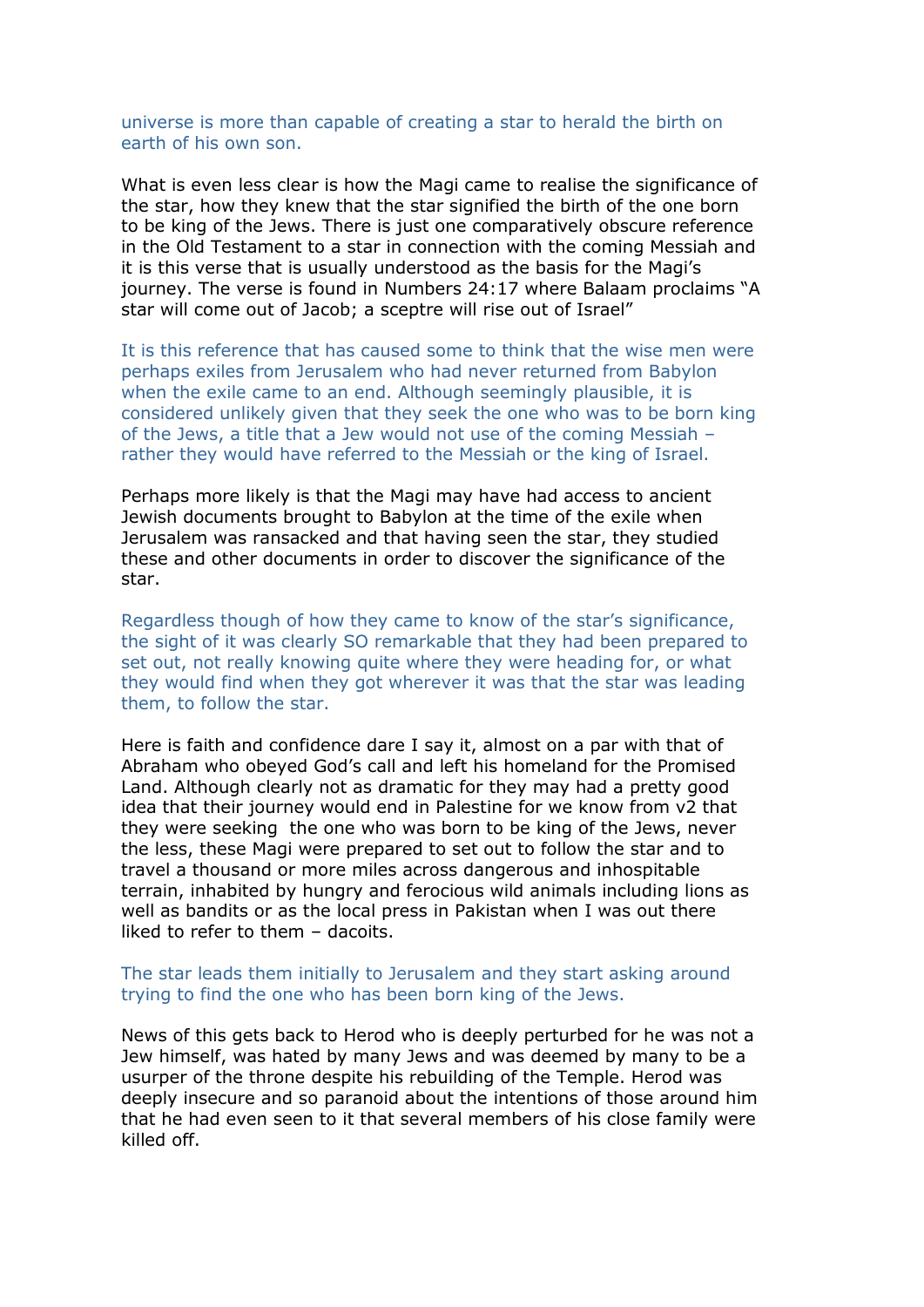In order to get to the bottom of the wise men's request, we read in vv 3 & 4 that Herod gathers together the chef priests and teachers of the law (that is the religious leaders of the time) and asks them where the Christ is to be born to which they reply in Bethlehem in Judea in fulfilment of Micah's prophecy recorded in Micah chapter 5 & v2 and just 5 miles or so down the road from Jerusalem.

This merely fuels Herod's paranoia for he senses a potential threat to his authority on his doorstep and so he hatches a dastardly plan. He calls the Magi secretly to him, sends them to Bethlehem and tells them to return to him once they have found the child so that he too may go and worship (although his intentions were, of course, far more sinister).

And so, having met with Herod and with this new information about where they would find the Christ child, the Magi continue south from Jerusalem to Bethlehem where they find the Christ child with his mother Mary and they come before him and worship him, presenting him with that curious selection of gifts – gold, frankincense and myrrh.

Gold was perhaps the least curious and perhaps we would all hope for a gift of gold for any of our children – but for a poor family such as Mary and Joseph, it would have been a gift of great practical value especially so for their impending flight into Egypt yet gold was traditionally a gift for a king so in presenting Jesus with gold, the Magi recognised Jesus' kingship.

Although incense is quite common today, in first century Palestine, frankincense or incense, was an expensive rarity which was burnt as part of the temple worship, as an offering to God – and a curious and most unlikely gift for a young child yet in offering incense, the Magi acknowledged Jesus' deity.

Finally, there was the myrrh. Myrrh is a reddish brown resinous material that is the dried sap of a small tree native to Somalia and the eastern part of Ethiopia which was used as an embalming ointment right up to the 15th century. As well as its use as an embalming ointment, myrrh has certain analgesic and intoxicant properties and if we think forward to the crucifixion, Jesus was offered wine vinegar mixed with myrrh as he hung dying on the cross to try and dull the pain of crucifixion.

Myrrh is still used today in traditional medicine and was at one stage being developed for use as an organic slug deterrent by a company in Swansea! Here though was a gift for someone who was going to die – something we will all face one day but a curious gift to present to a newborn child.

All of these gifts were objects of great monetary value, and although we automatically tend to think of the gold as being the most expensive and valuable in purely financial terms, it was the myrrh that was probably the most valuable with high quality myrrh being worth more than its weight in gold.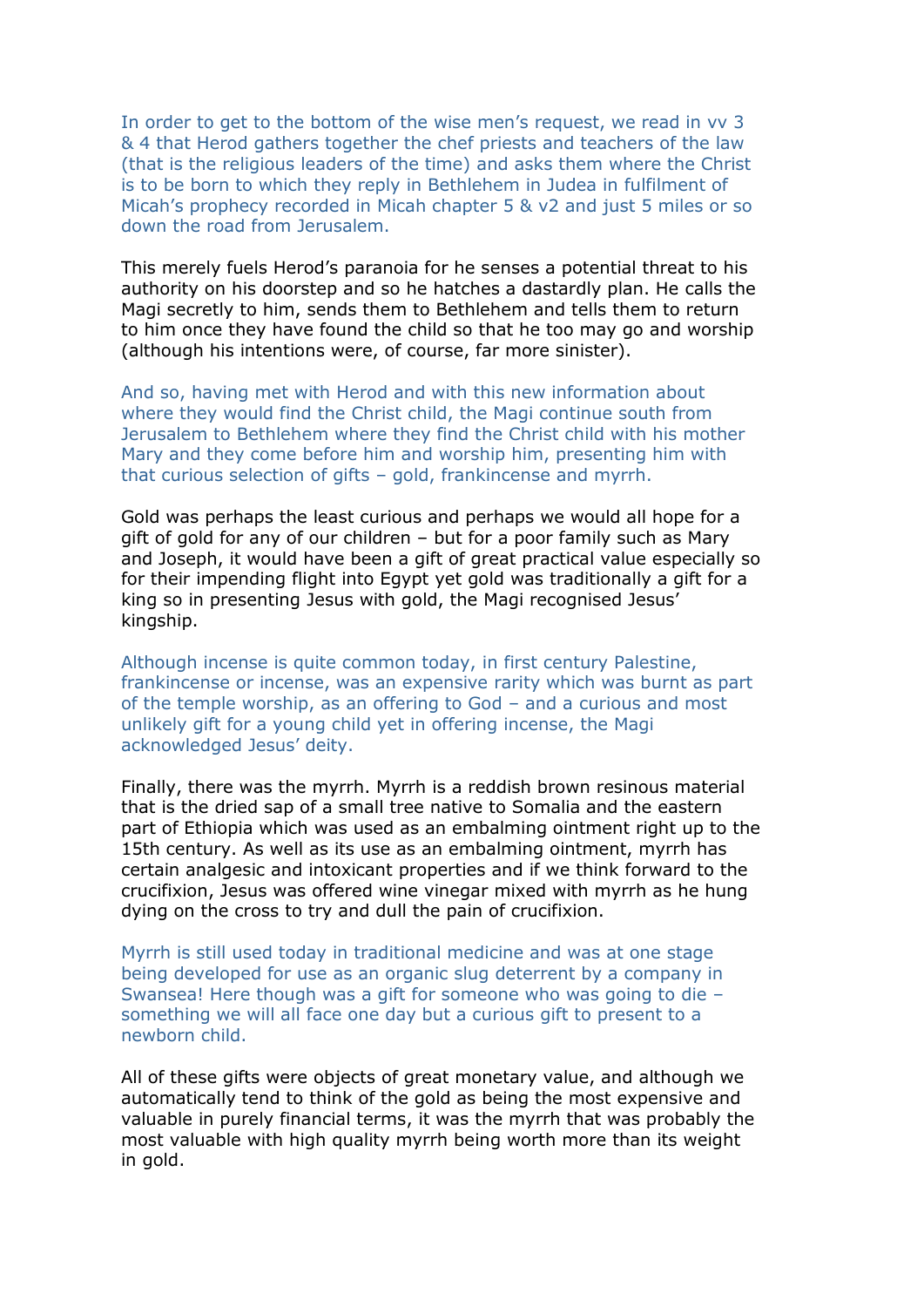Having found and worshipped Jesus, and offered him these gifts, in v12 we read that the Magi are warned in a dream not to return to Herod and so they depart for their homelands by another route before Mary and Joseph, having been warned of Herod's evil intentions in another dream, flee to Egypt.

So what are we to learn from these verses that we can apply to our lives today? For me, there are two things that jump out of this passage– firstly, the lengths that the Magi were prepared to go to in order to seek and worship Jesus and secondly, having found him, the costly nature of their worship.

The Magi travelled probably a couple of thousand miles across difficult and dangerous terrain, drawn by a star, to seek and worship Jesus.

The evidence that we have – whilst limited and not conclusive, indicates that the Magi were Gentiles and yet were drawn to seek and worship Jesus. And it is this that provides us with the first example of a theme that is to run through the gospels of outsiders, Gentiles, who sought Jesus whilst the vast majority of those Jesus came to rescue (albeit with a few honourable exceptions) ended up rejecting him and ultimately crying crucify on that first Good Friday.

The challenge for us is how much are we like those wise men? Thankfully we don't have to cross wild deserts to seek and worship Jesus but how committed are we in our determination to seek and worship Jesus?

Church attendance across the Chester Diocese has fallen by around 30% in the past 10 years so there is a real challenge for us all here, even if we are in church diligently every Sunday.

Undoubtedly there are far more competing attractions for our time than even 20 or 30 years ago and it takes real effort sometimes to commit to regular attendance at church and there may be many who have family who live a considerable distance away – indeed I'm in that situation as my parents live a 3 to 4 hour drive away but certainly at Hartford, if everyone on the electoral roll came at least once every Sunday let alone twice, we would be bulging at the seams every week and we would be needing to think again about extending the building.

It isn't that we get points for every time we come to church which somehow get us some sort of heavenly reward rather meeting together to worship the Lord encourages one another and a growing and vibrant church sends out an incredibly powerful message to the world around us. You don't have to listen long to the media to hear predictions that the church is irrelevant and will die out within a generation or two. It is down to each of us gathered here this morning to help prove those predictions wrong.

As we come to the start of this New Year, I'm not going to embarrass you by asking if any of you have made any New Year's resolutions but I hope that if you have, amongst them will be a renewed commitment to reading